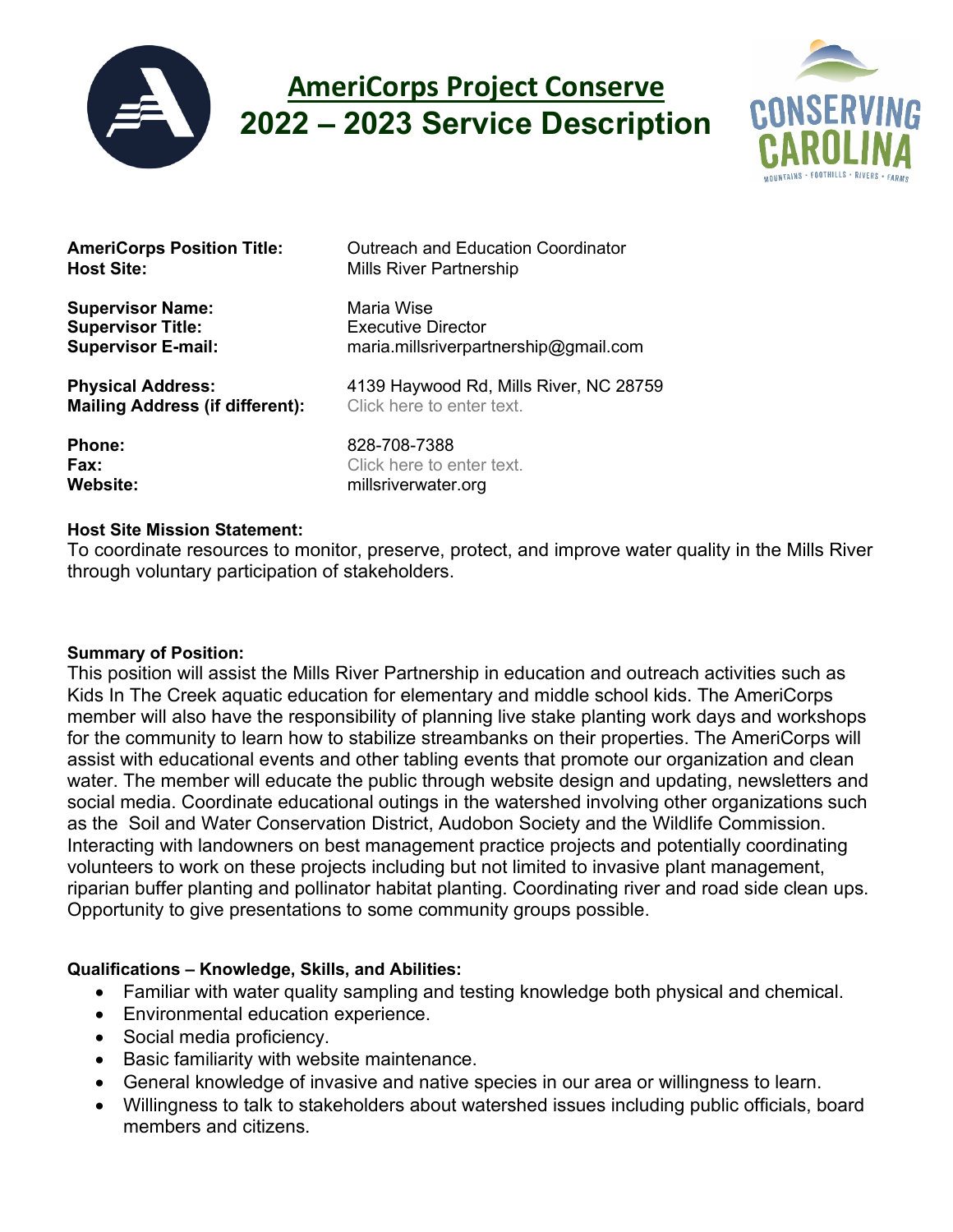• Eligible applicants must be at least 18 years of age, be a citizen, national, or lawful permanent resident alien of the United States, and consent to a criminal history check.

#### **Preferred Service Hours / Weekly Schedule:**

9:00-4:00 and some weekends.

*PLEASE NOTE: In addition to fulfilling host site service responsibilities, all Project Conserve members are required to fully participate in team trainings, service projects and statewide AmeriCorps events. Project Conserve team events will occur approximately twice per month in locations throughout the service area and may require one or two overnight stays.*

### **Position Responsibilities and Duties:**

#### **CONSERVATION EDUCATION (50%)**

- Assist the Mills River Partnership in 3-4 education and outreach activities such as Kids In The Creek curriculum and other school outreach events.
- Assist with educational events, regional stream cleanups and other tabling events that promote our organization and clean water.
- Ongoing website updates, prepare at least 3 newsletters and lead the social media outreach for the organization posting at least two new updates per week.
- Plan 3 education workshops in the watershed involving other organizations like the Wildlife Commission and Cooperative Extension like Shade Your Stream and educational programs on topics like hellbender salamanders and endangered mussle species. Potential to give presentations to community groups

#### **VOLUNTEER ENGAGEMENT (50%)**

- Maintain volunteer database.
- Recruit volunteers (5% increase), coordinate volunteer events, and secure equipment and gear for volunteers
- Plan 2 live stake planting work days and workshops for community volunteers to learn how to stabilize streambanks on their properties.
- Interact with landowners on best management practice projects and potentially coordinating volunteers to work on these projects including but not limited to invasive clearing, riparian buffer planting and pollinator habitat planting.
- Coordinate 1 river and 1 roadside litter clean up.
- Participate in birding walks along stretches of Mills River, Hellbender salamander monitoring, and turbiditiy monitoring

#### **ESSENTIAL FUNCTIONS**

**Equipment / Software Used**: **:** Microsoft and Mac familiarity, Wordpress, Excel, Arcview gis desired, Google Maps

**Physical Demands**: **:** Lifting 25 lbs., hiking and steep slope manuevers near streams, comfort in canoes/kayaks desired.

**Transportation Needs**: Car

**Setting/Location of Service Activities**: Stream/River banks, parks, back yards, schools, farms.

• Using computer software and online programs for conservation-based education and outreach initiatives, including social networking, written articles and press releases